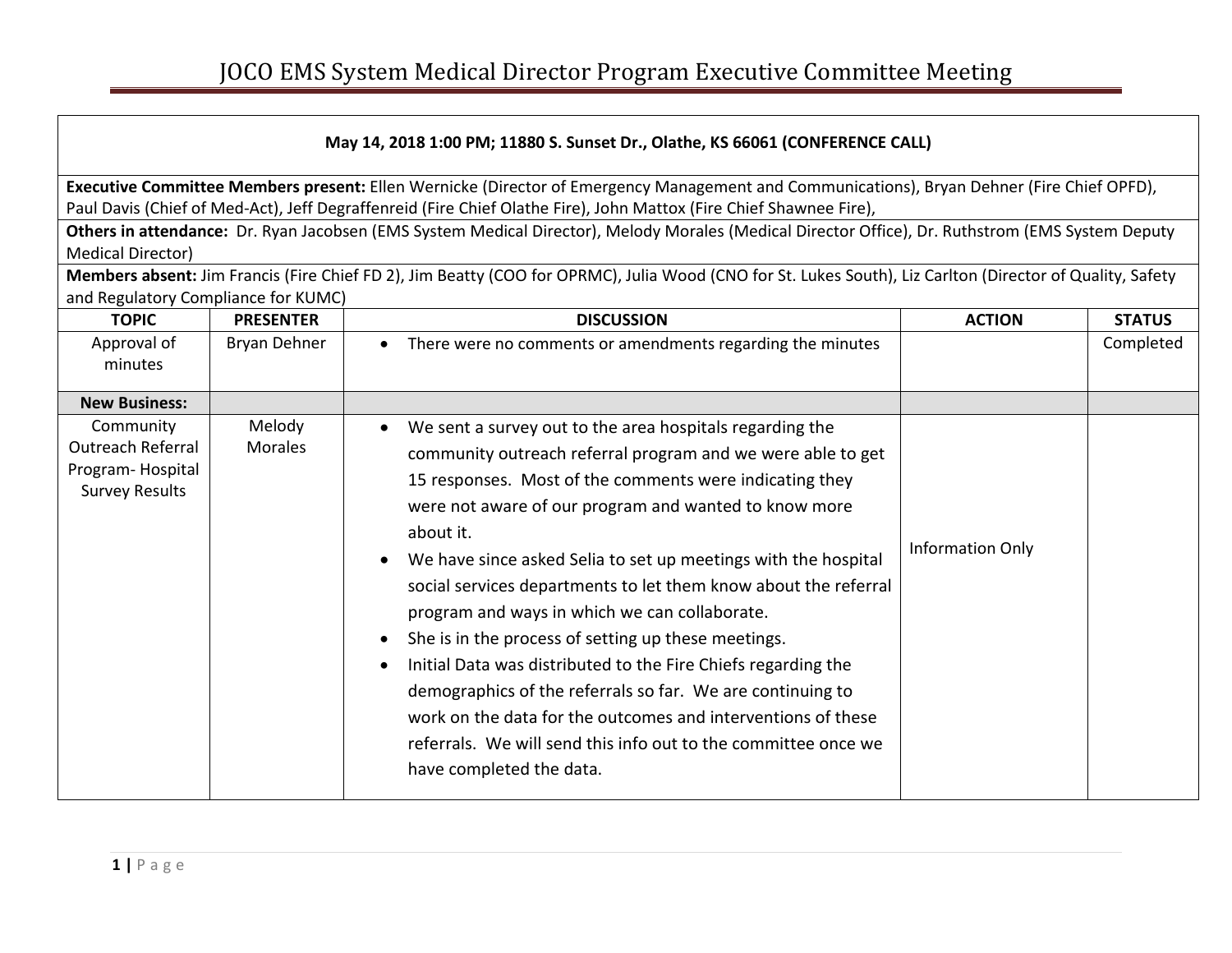| <b>Medical Director</b><br>Program<br>Committee<br>Structure | Dr. Jacobsen | We are looking at trying to streamline the process and<br>structure for communication within the EMS System.<br>The proposal is to create a committee that will be the liaison<br>$\bullet$<br>group that will relay information to the agency Chiefs. Ideally<br>the appointees would have decision making capacity as well as<br>insight into agency budgets.<br>The Executive committee would ideally have authority over this<br>$\bullet$<br>committee and make sure they are reporting back to this<br>group.<br>Discussion around identifying the correct individual for this<br>$\bullet$<br>group for each agency in order to accomplish the tasks/needs<br>of the system.<br>Discussion around what exactly this group would be doing vs.<br>the dept. level groups and how they all work together.<br>Discussion around the need for agencies to identify the contact<br>$\bullet$<br>person for QA issues, protocol issues, etc.<br>Suggestion made to have medical director help define what is<br>required at a minimum by the individual agencies to participate<br>in the system vs. things that are allowed to be variable by<br>agency.<br>This group would like to try to develop more details around this<br>proposal before bringing it to the Fire Chiefs.<br>Request to review the Executive Committee charter before<br>$\bullet$<br>discussing details around this proposal. | <b>Executive Committee</b><br>will review committee<br>charter and will work<br>on setting up the<br>charter and working<br>out details for this<br>proposed group. The<br>plan would then be to<br>bring proposal to the<br>Chiefs meeting. |  |
|--------------------------------------------------------------|--------------|-------------------------------------------------------------------------------------------------------------------------------------------------------------------------------------------------------------------------------------------------------------------------------------------------------------------------------------------------------------------------------------------------------------------------------------------------------------------------------------------------------------------------------------------------------------------------------------------------------------------------------------------------------------------------------------------------------------------------------------------------------------------------------------------------------------------------------------------------------------------------------------------------------------------------------------------------------------------------------------------------------------------------------------------------------------------------------------------------------------------------------------------------------------------------------------------------------------------------------------------------------------------------------------------------------------------------------------------------------------------------------------------------------|----------------------------------------------------------------------------------------------------------------------------------------------------------------------------------------------------------------------------------------------|--|
| Credentialing                                                | Dr. Jacobsen | The Kansas City Medical Society has endorsed a phased<br>$\bullet$<br>approach to credentialed providers within 3 years for                                                                                                                                                                                                                                                                                                                                                                                                                                                                                                                                                                                                                                                                                                                                                                                                                                                                                                                                                                                                                                                                                                                                                                                                                                                                           | <b>Information Only</b>                                                                                                                                                                                                                      |  |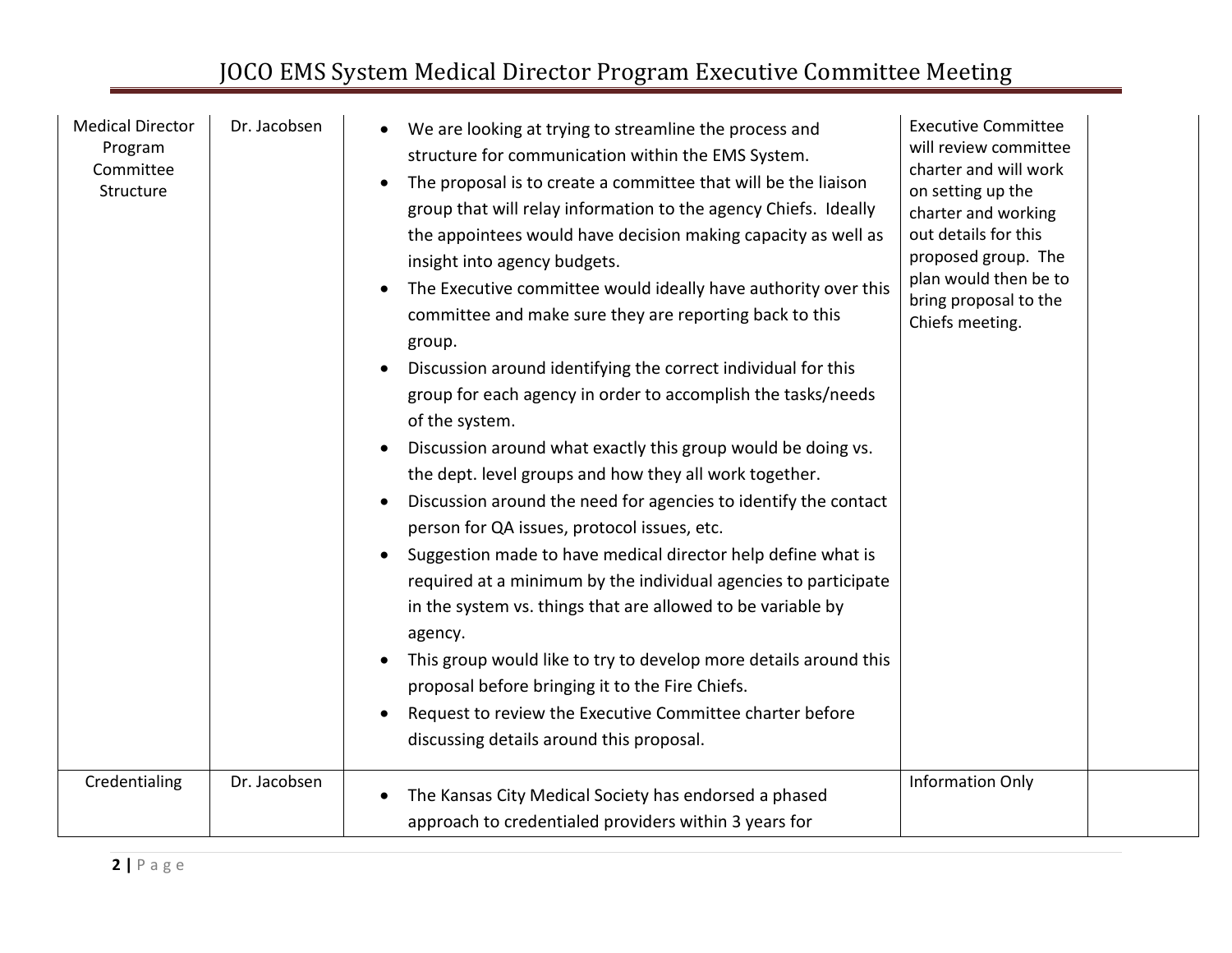|                      |               | paramedics (2021), 4 years for AEMTs (2022), and 5 years for<br>EMTs (2023).<br>They adopted a document very similar to Sedgwick County's.<br>$\bullet$<br>KCK is in agreement with this process as well as AMR and APS.<br>$\bullet$<br>The thought is that all levels would have a form of skills<br>validation.<br>All levels would watch a protocol video/quiz annually for<br>protocol changes/familiarity.<br>Paramedics and AEMTs would have cognitive testing.<br>$\bullet$<br>We still need to figure out how this process will work and look<br>in collaboration with the EMS agencies.<br>Discussion around needing to look into the quality of education<br>among the departments and how education is linked to<br>credentialing. |                         |  |
|----------------------|---------------|------------------------------------------------------------------------------------------------------------------------------------------------------------------------------------------------------------------------------------------------------------------------------------------------------------------------------------------------------------------------------------------------------------------------------------------------------------------------------------------------------------------------------------------------------------------------------------------------------------------------------------------------------------------------------------------------------------------------------------------------|-------------------------|--|
| <b>Old Business:</b> |               |                                                                                                                                                                                                                                                                                                                                                                                                                                                                                                                                                                                                                                                                                                                                                |                         |  |
| <b>CARES</b>         | Ryan Jacobsen | CARES sent out an annual report that included variability charts<br>$\bullet$<br>regarding Utstein Survival Rates, Bystander CPR Rates, and<br><b>Overall Survival Rates.</b><br>This allows us to benchmark against other EMS Systems. We<br>$\bullet$<br>are above the national average in all categories.                                                                                                                                                                                                                                                                                                                                                                                                                                   | <b>Information Only</b> |  |
| <b>PSO</b>           | Dr. Jacobsen  | The EMS Fire agencies will be hosting a PSO meeting to discuss<br>$\bullet$<br>the details surrounding PSO engagement. Some of their legal<br>representatives will be present.                                                                                                                                                                                                                                                                                                                                                                                                                                                                                                                                                                 | <b>Information Only</b> |  |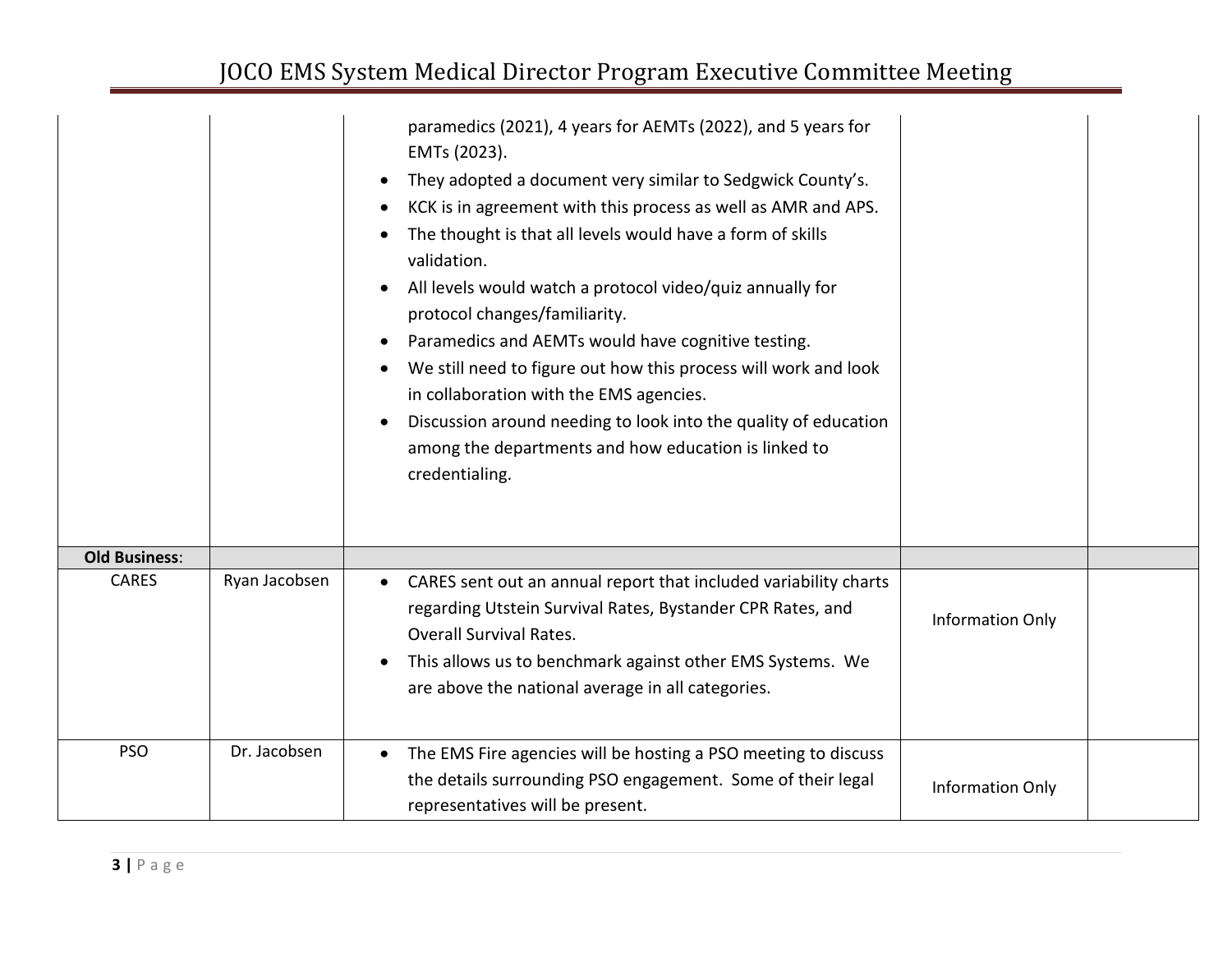|                                             |              | There were many questions surrounding the fire departments<br>$\bullet$<br>not being HIPAA and how to work those details out with the<br>PSO.<br>Questions around would event investigations start at the<br>$\bullet$<br>agency level then get escalated or start at the system level.<br>Discussion around sharing info among system to allow for<br>$\bullet$<br>educational opportunities.<br>Concern about the non-MARCER agencies and the cost<br>$\bullet$<br>associated with joining MARCER and also joining the PSO.<br>Discussion also around the ability to have agencies join as they<br>$\bullet$<br>are able to join. It does not have to be an all or none approach.<br>There are currently 3 agencies within our system that are not<br><b>MARCER</b> members. |                         |  |
|---------------------------------------------|--------------|--------------------------------------------------------------------------------------------------------------------------------------------------------------------------------------------------------------------------------------------------------------------------------------------------------------------------------------------------------------------------------------------------------------------------------------------------------------------------------------------------------------------------------------------------------------------------------------------------------------------------------------------------------------------------------------------------------------------------------------------------------------------------------|-------------------------|--|
| <b>Medical Direction-</b><br><b>Schools</b> | Dr. Jacobsen | Dr. Jacobsen met with Lougene Marsh, director of DHE and the<br>$\bullet$<br>medical director for information gathering purposes around the<br>schools wanting medical direction from Dr. Jacobsen.<br>An additional meeting has been set up to gather more<br>$\bullet$<br>information and possibly work out logistics for training their<br>school resource officers on narcan. They will be ordering their<br>narcan through the physician that writes their scripts for their<br>epi-pens.<br>The Shawnee Mission school districts do not have a medical<br>director for their school district.                                                                                                                                                                            | <b>Information Only</b> |  |